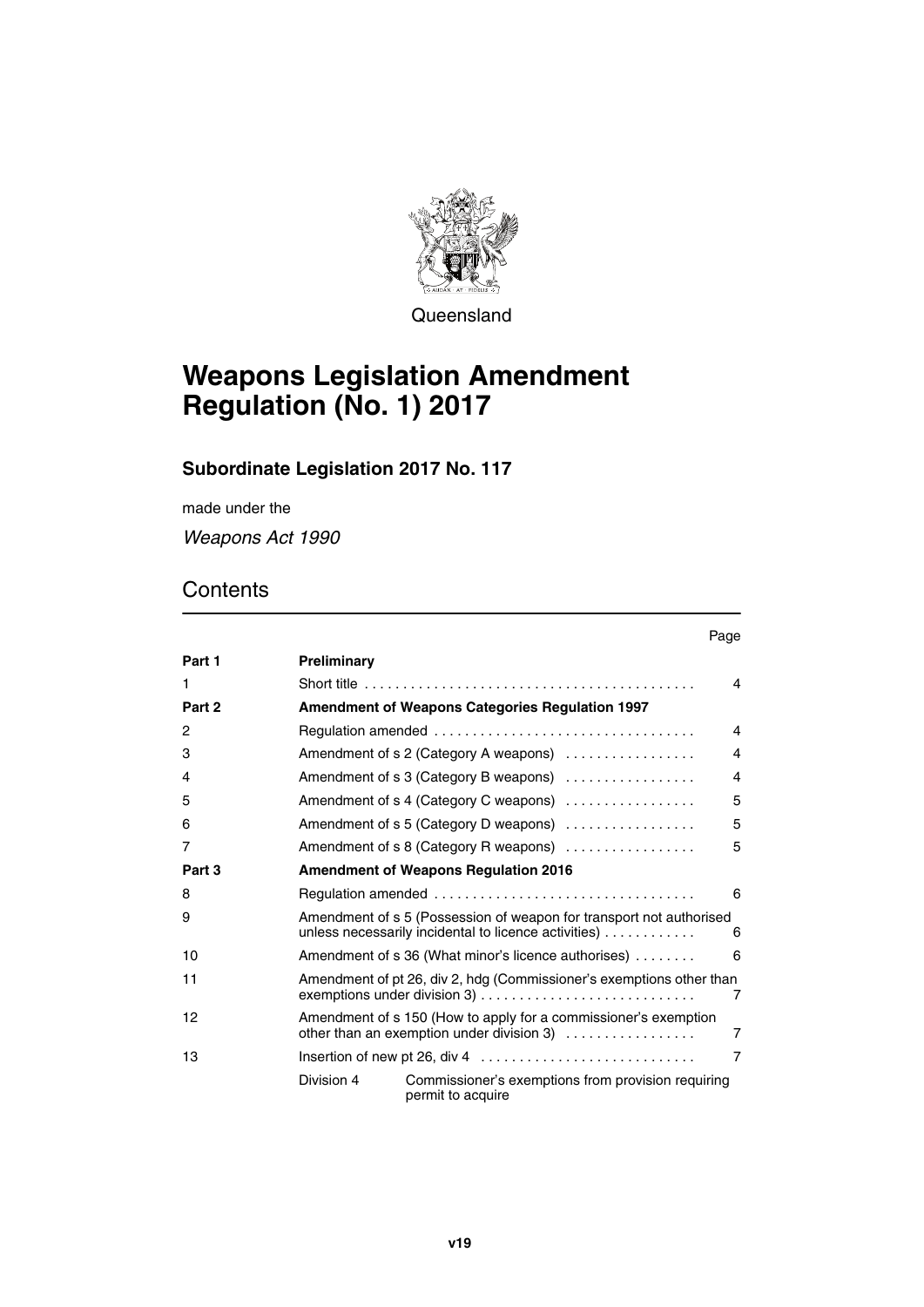#### Short Title

#### **Contents**

|        | Subdivision 1                                                                      | Exemption for swapping like firearms and replacement<br>under warranty              |    |  |
|--------|------------------------------------------------------------------------------------|-------------------------------------------------------------------------------------|----|--|
|        | 154A                                                                               | How standing exemption works                                                        | 7  |  |
|        | 154B                                                                               | Grant of standing exemption by commissioner                                         | 8  |  |
|        | Subdivision 2                                                                      | Replacement of firearm reported stolen with like<br>firearm                         |    |  |
|        | 154C                                                                               | Meaning of eligible licensee for subdivision                                        | 10 |  |
|        | 154D                                                                               | Application for exemption                                                           | 10 |  |
|        | 154E                                                                               |                                                                                     | 11 |  |
|        | Subdivision 3                                                                      | Weapon disposed of to beneficiary by a will                                         |    |  |
|        | 154F                                                                               | Meaning of eligible licensee for subdivision                                        | 11 |  |
|        | 154G                                                                               | Application for exemption                                                           | 12 |  |
|        | 154H                                                                               | Commissioner may accept and rely on copy of will without<br>checking                | 13 |  |
|        | Subdivision 4                                                                      | Weapon to which person is entitled on an intestacy                                  |    |  |
|        | 1541                                                                               | Meaning of eligible licensee for subdivision                                        | 13 |  |
|        | 154J                                                                               | Application for exemption                                                           | 13 |  |
|        | Commissioner may accept and rely on copy of will without<br>154K<br>14<br>checking |                                                                                     |    |  |
| 14     |                                                                                    |                                                                                     | 15 |  |
|        | Part 31                                                                            | Transitional provision for Weapons Legislation<br>Amendment Regulation (No. 1) 2017 |    |  |
|        | 172                                                                                | Undecided application for particular blank-fire firearms                            | 15 |  |
| 15     |                                                                                    |                                                                                     | 16 |  |
|        | 1A                                                                                 | Definition for schedule                                                             | 16 |  |
| 16     |                                                                                    | Amendment of sch 4, s 3 (Bolt action rifle)                                         | 16 |  |
| 17     |                                                                                    | 16<br>Amendment of sch 4, s 4 (Self-loading rifle)                                  |    |  |
| 18     |                                                                                    | Amendment of sch 4, s 5 (Pump action rifle)<br>17                                   |    |  |
| 19     |                                                                                    | Amendment of sch 4, s 6 (Lever action rifle)<br>17                                  |    |  |
| 20     |                                                                                    | Amendment of sch 4, s 13 (Submachine gun or select fire assault rifle)              |    |  |
|        |                                                                                    |                                                                                     | 17 |  |
| 21     |                                                                                    | Amendment of sch 4, s 14 (Machine gun)                                              |    |  |
| 22     |                                                                                    | Insertion of new sch 4, ss 14A and 14B                                              | 18 |  |
|        | 14A                                                                                | Field gun, mortar and launcher                                                      | 18 |  |
|        | 14B                                                                                | Flamethrower                                                                        | 19 |  |
| 23     |                                                                                    | Amendment of sch 4, s 15 (Firearms)                                                 | 19 |  |
| 24     |                                                                                    |                                                                                     | 19 |  |
| Page 2 |                                                                                    | 2017 SL No. 117                                                                     |    |  |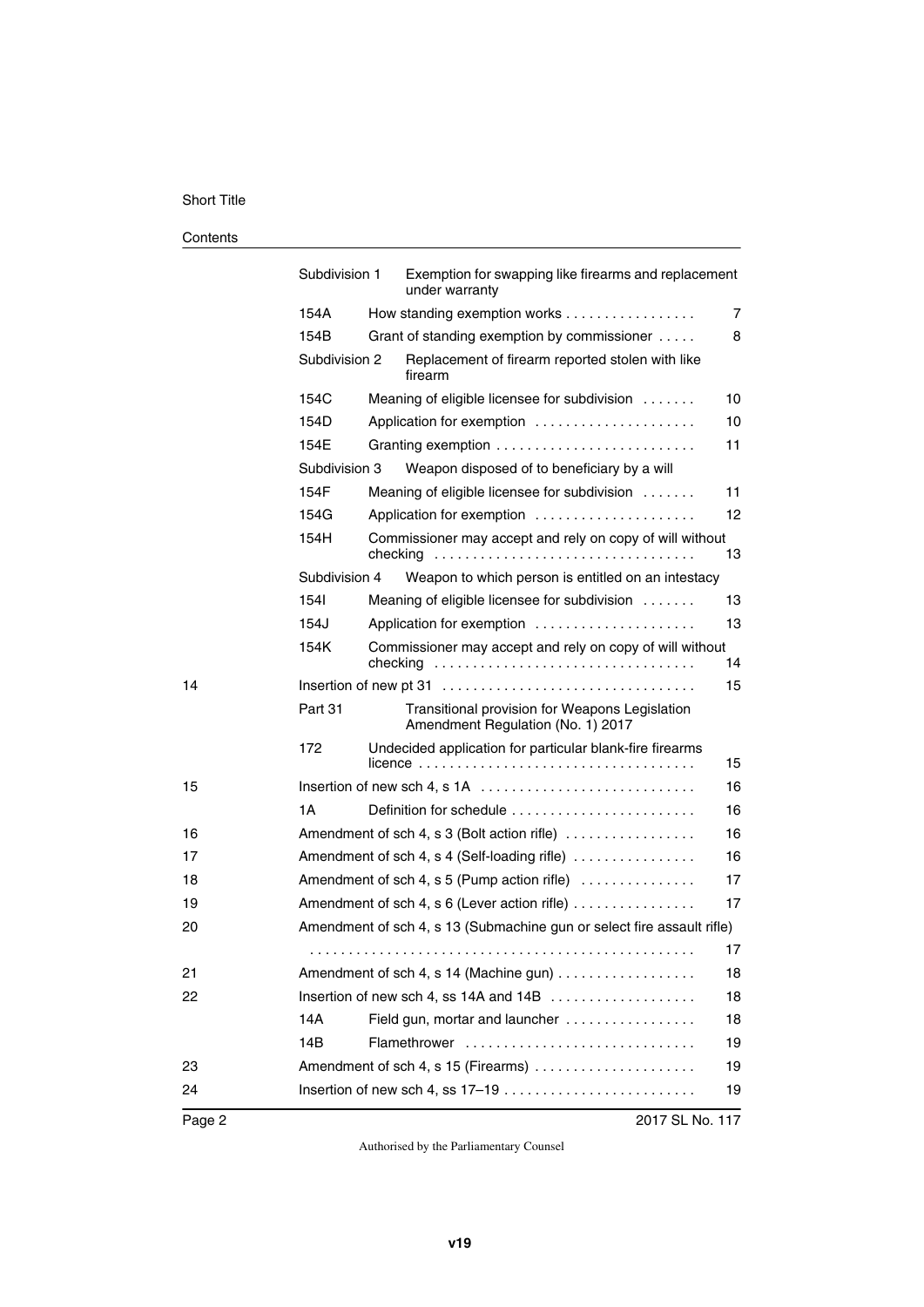#### Short Title

#### **Contents**

|    | 17 | Rifle with a calibre of more than .50 $\ldots$ , , | 19  |
|----|----|----------------------------------------------------|-----|
|    | 18 | Machine gun with a calibre of more than $.50$      | 19  |
|    | 19 |                                                    | 20. |
| 25 |    |                                                    | -20 |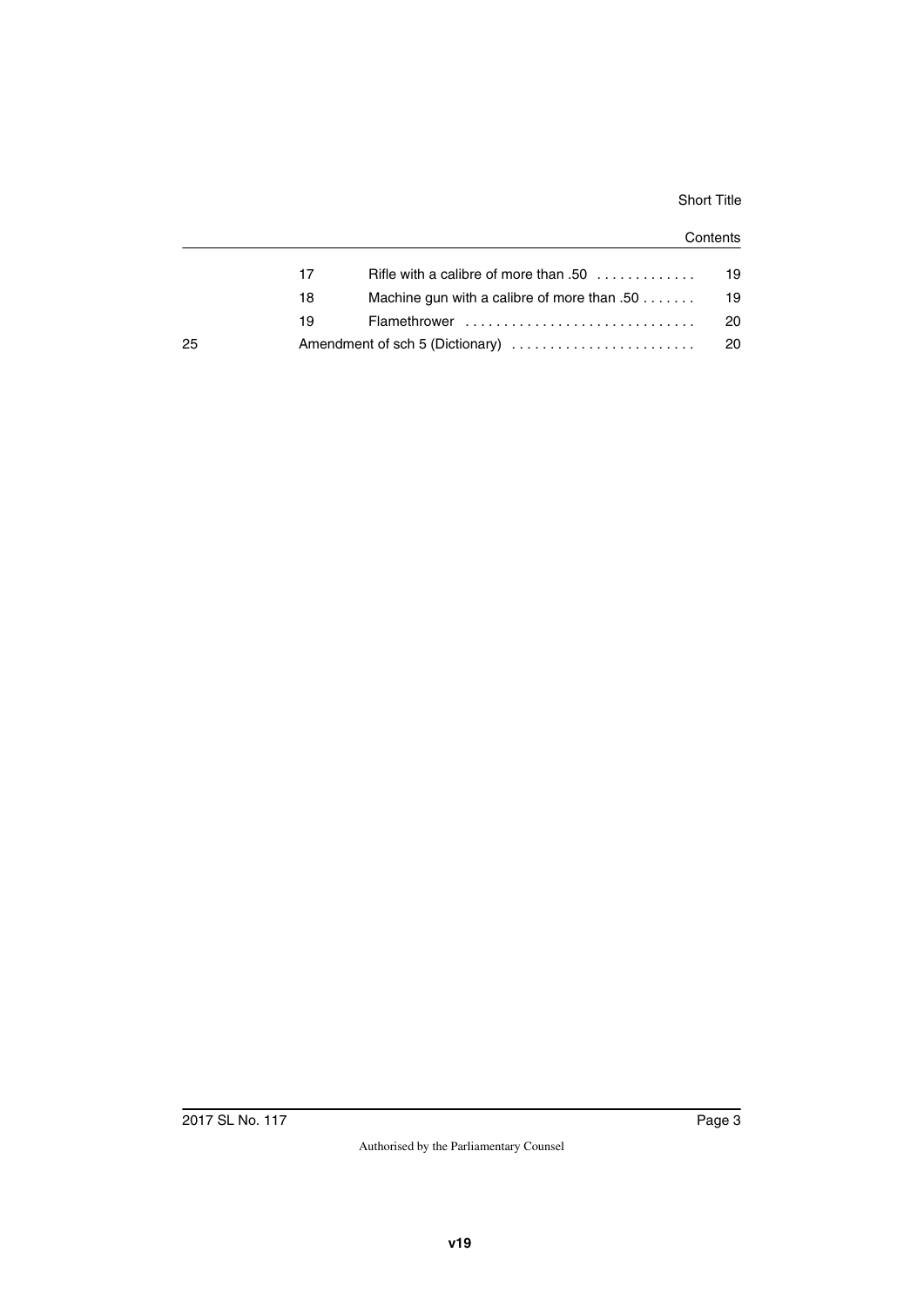Weapons Legislation Amendment Regulation (No. 1) 2017 Part 1 Preliminary

<span id="page-3-0"></span> $[s 1]$ 

# **Part 1** Preliminary

# <span id="page-3-2"></span>**1 Short title**

<span id="page-3-5"></span><span id="page-3-3"></span><span id="page-3-1"></span>This regulation may be cited as the *Weapons Legislation Amendment Regulation (No. 1) 2017*.

# <span id="page-3-4"></span>**Part 2 Amendment of Weapons Categories Regulation 1997**

### <span id="page-3-6"></span>**2 Regulation amended**

<span id="page-3-7"></span>This part amends the *Weapons Categories Regulation 1997*.

### <span id="page-3-8"></span>**3 Amendment of s 2 (Category A weapons)**

- <span id="page-3-9"></span>(1) Section  $2(1)(c)$  *omit*.
- (2) Section 2(1)(d) to  $(g)$  *renumber* as section  $2(1)(c)$  to (f).
- (3) Section 2(1) *insert*—
	- (g) a weapon mentioned in any of paragraphs (a) to (f) that is a blank-fire firearm.

# <span id="page-3-10"></span>**4 Amendment of s 3 (Category B weapons)**

<span id="page-3-11"></span>Section  $3(1)$ —

*insert—*

(f) a weapon mentioned in any of paragraphs (a) to (e) that is a blank-fire firearm.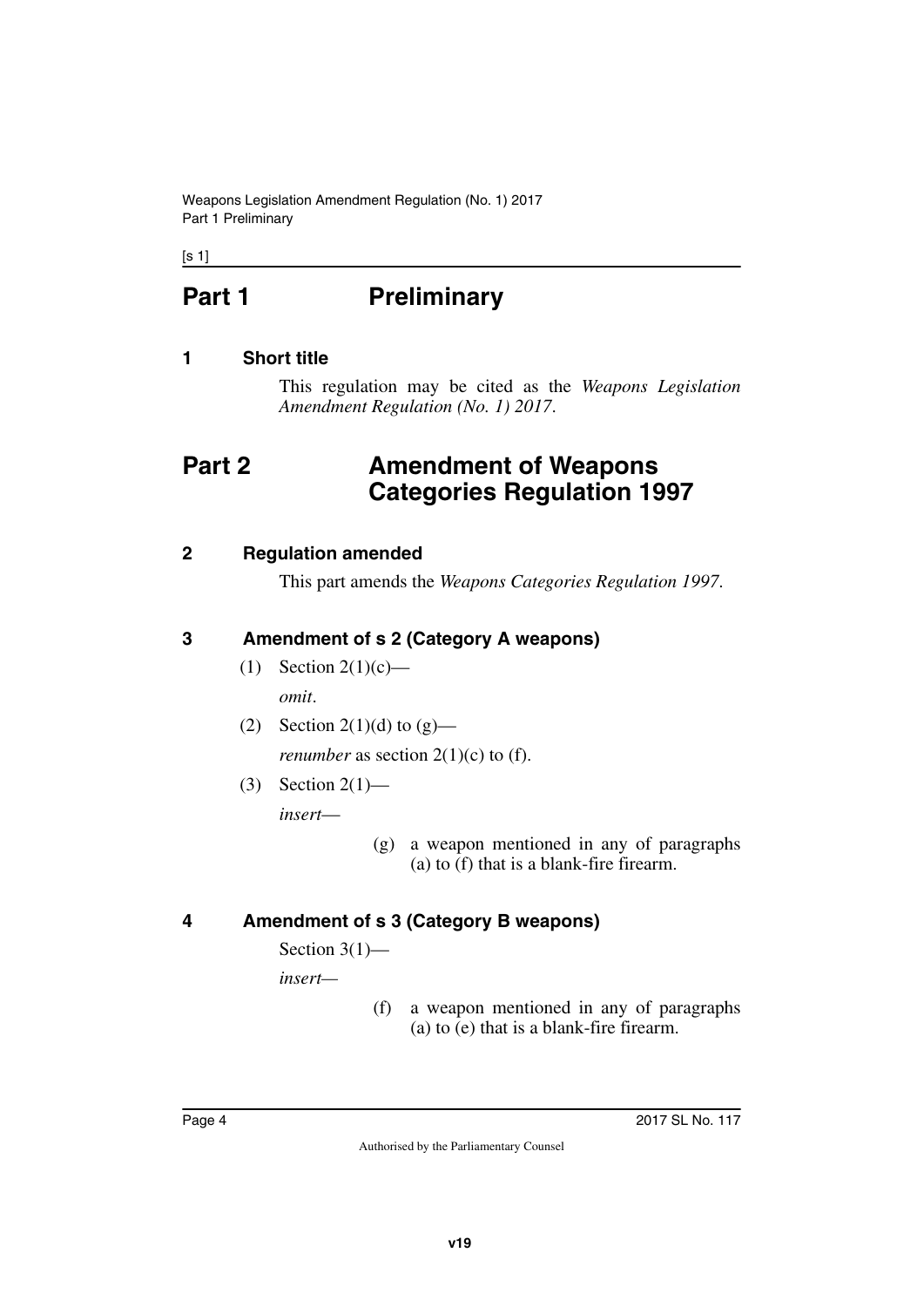[s 5]

# <span id="page-4-0"></span>**5 Amendment of s 4 (Category C weapons)**

<span id="page-4-1"></span>Section 4—

*insert—*

(d) a weapon mentioned in any of paragraphs (a) to (c) that is a blank-fire firearm.

# <span id="page-4-2"></span>**6 Amendment of s 5 (Category D weapons)**

<span id="page-4-3"></span>Section  $5(1)$ —

*insert*—

(e) a weapon mentioned in any of paragraphs (a) to (d) that is a blank-fire firearm.

# <span id="page-4-4"></span>**7 Amendment of s 8 (Category R weapons)**

<span id="page-4-5"></span> $(1)$  Section 8(1)(f)—

*omit, insert*—

(f) an electric antipersonnel device;

*Examples of electric antipersonnel devices—*

a stun gun, a stun baton or a device made or adapted for use as an electric antipersonnel device

*Examples of electric devices that are not antipersonnel devices—*

an electric cattle prod or electric medical equipment

 $(2)$  Section 8(1)—

*insert*—

(k) a weapon mentioned in any of paragraphs (a) to (j) that is a blank-fire firearm.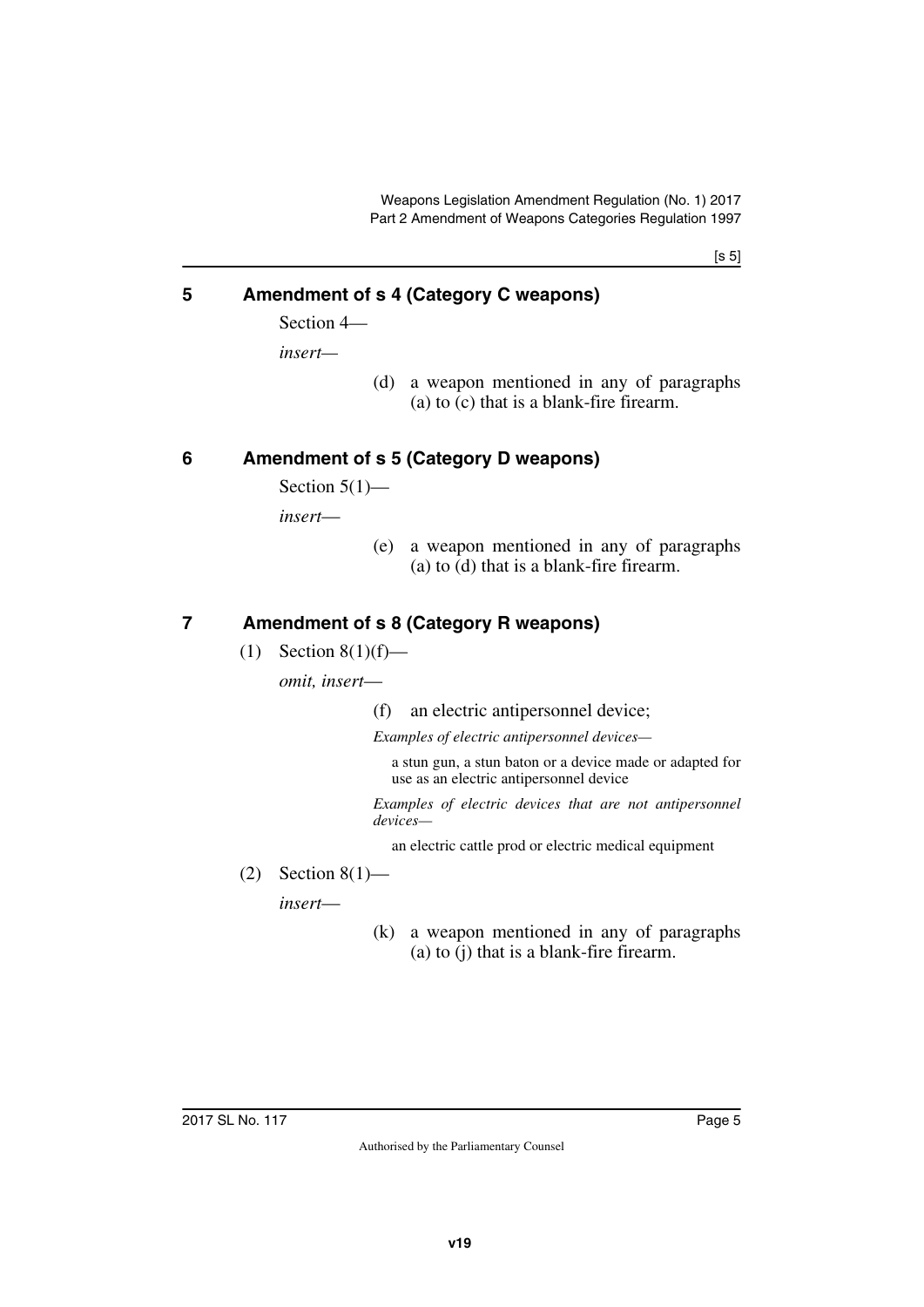<span id="page-5-0"></span>[s 8]

# **Part 3 Amendment of Weapons Regulation 2016**

#### <span id="page-5-2"></span>**8 Regulation amended**

<span id="page-5-5"></span><span id="page-5-3"></span><span id="page-5-1"></span>This part amends the *Weapons Regulation 2016*.

#### <span id="page-5-4"></span>**9 Amendment of s 5 (Possession of weapon for transport not authorised unless necessarily incidental to licence activities)**

Section 5(2)—

*omit, insert*—

- (2) This section does not apply to the holder of a minor's licence who physically possesses a category A, B or H weapon under the licence—
	- (a) to transport the weapon to or from an approved range for the category of weapon; or
	- (b) to transport the weapon in Queensland as part of transporting it to or from a firearms range in another State.

# <span id="page-5-6"></span>**10 Amendment of s 36 (What minor's licence authorises)**

<span id="page-5-7"></span>Section  $36(1)(a)$ —

*omit, insert*—

- (a) to authorise the licensee to physically possess any category A, B or H weapon—
	- (i) to transport the weapon to or from an approved range for the category of weapon; or
	- (ii) to transport the weapon in Queensland as part of transporting it to or from a firearms range in another State;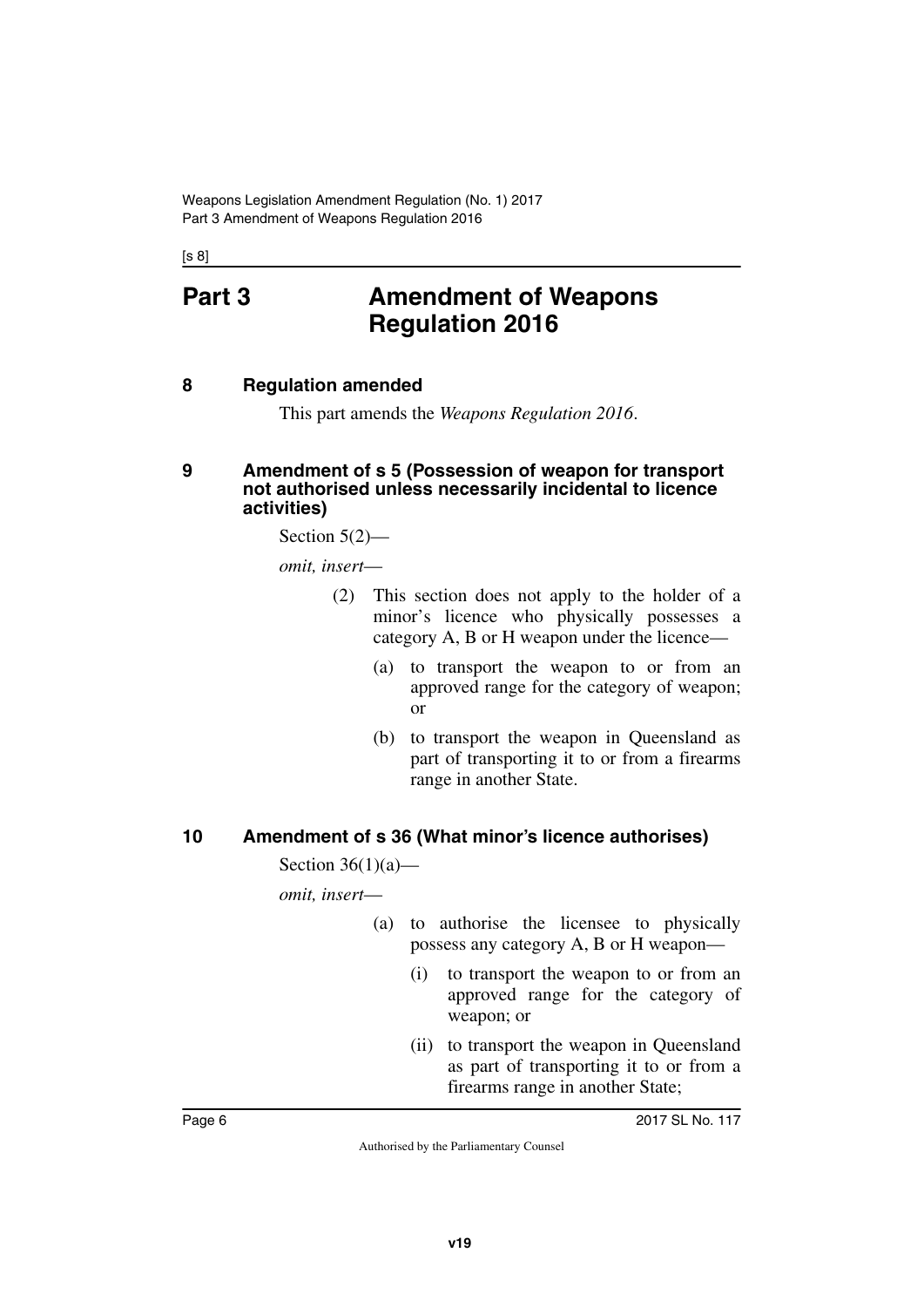[s 11]

#### <span id="page-6-1"></span><span id="page-6-0"></span>**11 Amendment of pt 26, div 2, hdg (Commissioner's exemptions other than exemptions under division 3)**

Part 26, division 2, heading, after 'division 3'—

*insert—*

**or 4**

#### <span id="page-6-3"></span><span id="page-6-2"></span>**12 Amendment of s 150 (How to apply for a commissioner's exemption other than an exemption under division 3)**

Section 150, after 'division 3'—

*insert—*

<span id="page-6-7"></span>or 4

#### <span id="page-6-4"></span>**13 Insertion of new pt 26, div 4**

<span id="page-6-5"></span>After section 154—

*insert*—

# <span id="page-6-6"></span>**Division 4 Commissioner's exemptions from provision requiring permit to acquire**

<span id="page-6-9"></span><span id="page-6-8"></span>**Subdivision 1 Exemption for swapping like firearms and replacement under warranty**

# <span id="page-6-10"></span>**154A How standing exemption works**

- <span id="page-6-11"></span>(1) An exemption made by the commissioner under section 154B—
	- (a) does not require a person to apply for an exemption; and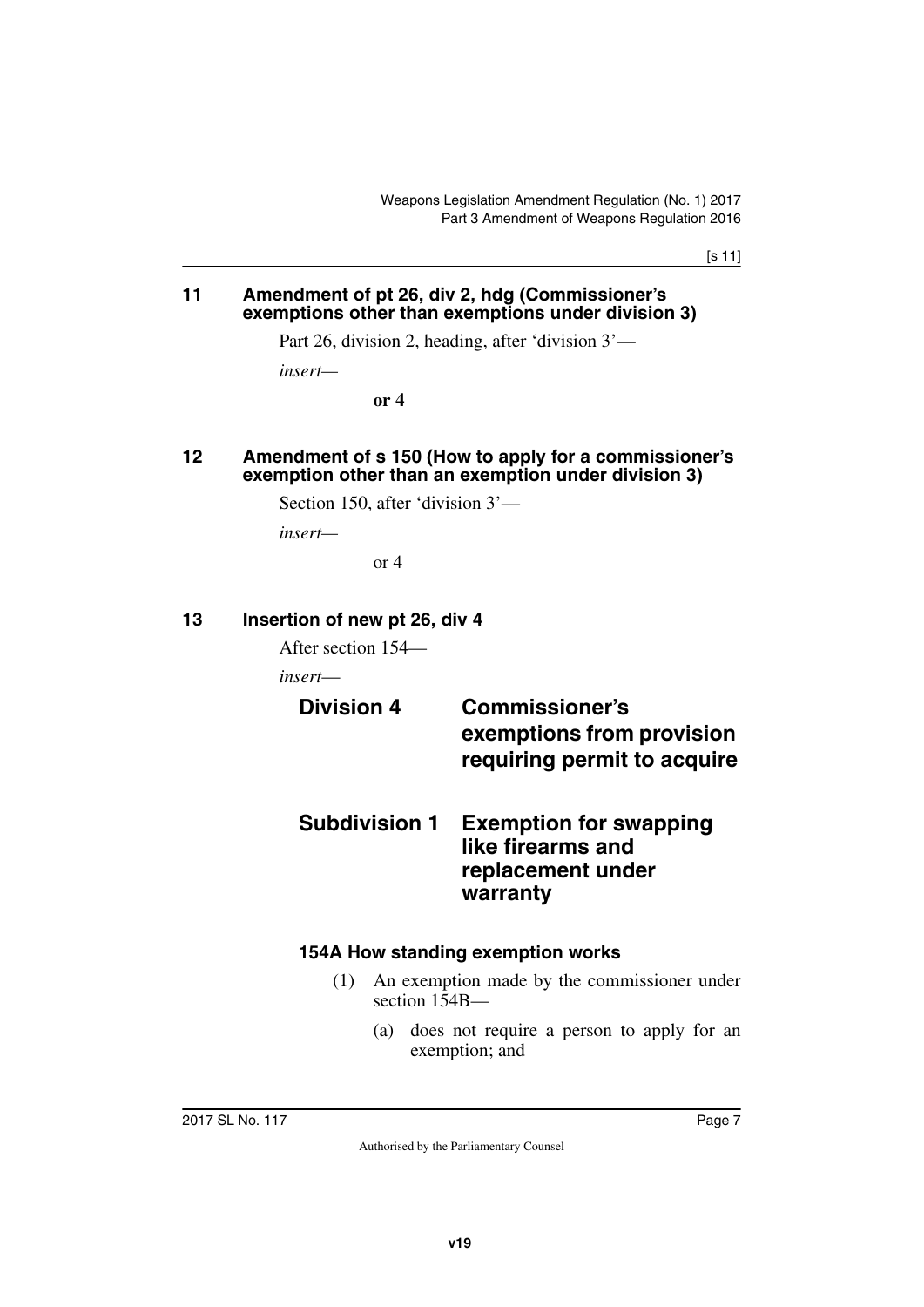- (b) applies automatically to exempt a person from the requirement to hold a permit to acquire in the circumstances mentioned in section 154B(2) and stated in the exemption.
- (2) The exemption does not remove the requirement, under section  $35(1)(b)$  of the Act, for the licensee to acquire a firearm—
	- (a) from or through a licensed dealer; or
	- (b) through a police officer in circumstances prescribed under a regulation.

*Note—*

See section  $102(1)$  for the prescribed circumstances.

(3) No fee is payable by the licensee in relation to the exemption.

#### <span id="page-7-1"></span><span id="page-7-0"></span>**154B Grant of standing exemption by commissioner**

- (1) The commissioner may grant an exemption—
	- (a) from the application of section  $35(1)(b)$  of the Act to the extent that section requires a person to hold a permit to acquire a firearm; and
	- (b) that applies generally to persons in the circumstances mentioned in subsection (2).
- (2) The circumstances are—
	- (a) the person (the *licensee*) possesses a firearm (the *old firearm*) under a licence; and
	- (b) the licensee is the registered owner of the old firearm; and
	- (c) the licensee either—
		- (i) swaps the old firearm for a new firearm; or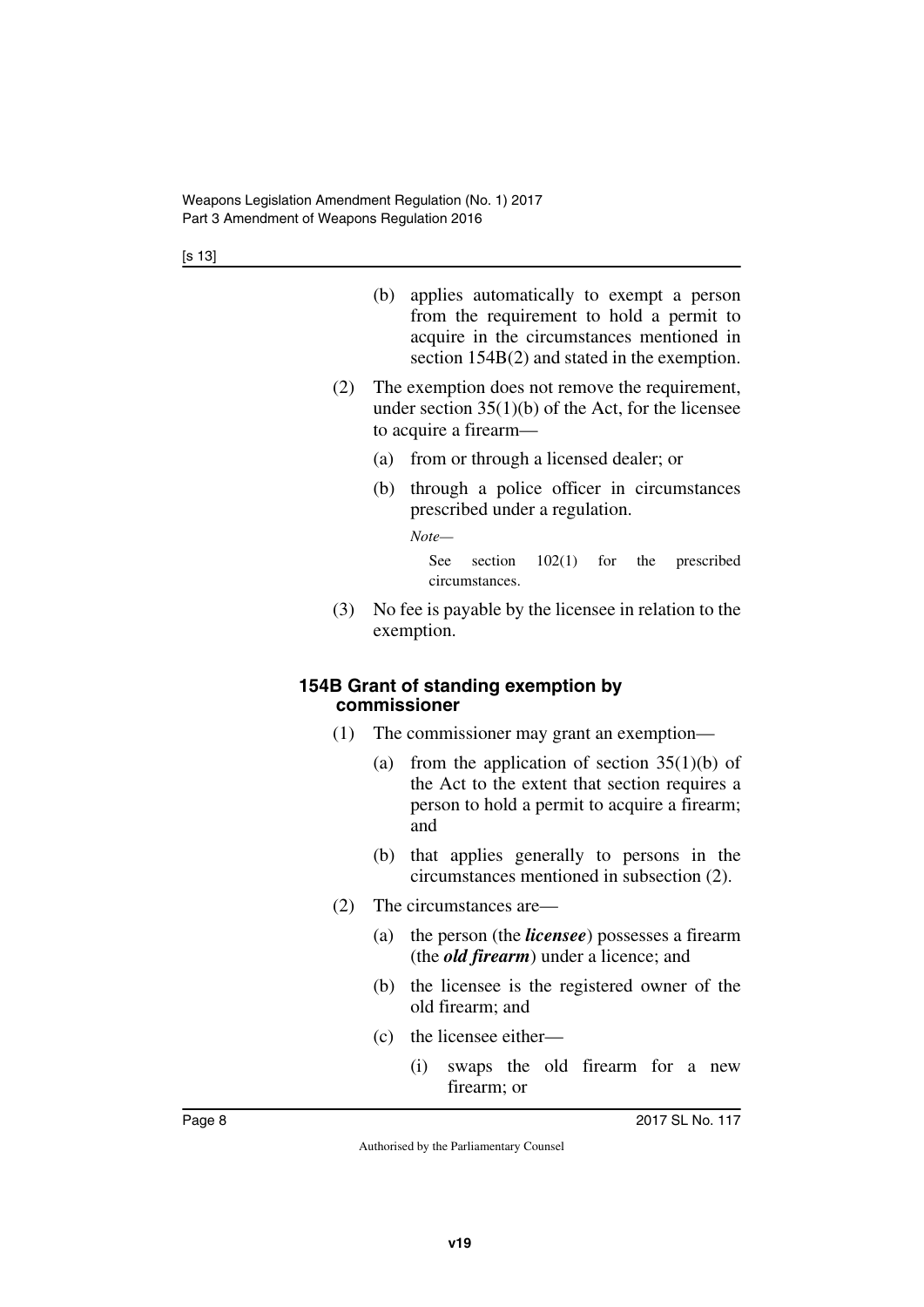(ii) replaces the old firearm, under a warranty (however called) by the manufacturer of the old firearm, with a new firearm; and

*Example of a warranty—*

an oral, written, statutory or implied warranty

- (d) the licensee may posses the new firearm under the licence; and
- (e) the new firearm—
	- (i) is of the same category of weapon as the old firearm; and
	- (ii) has the same action and cartridge as the old firearm; and
	- (iii) has the same calibre as the calibre, recorded in the firearms register, of the old firearm; and
- (f) the licensee will not, as a result of the swap, add to the number of firearms held under the licence.
- (3) The exemption must be granted by written notice and published on the QPS website.
- (4) For subsection  $(2)(c)(ii)$ , there does not need to be a contract or other arrangement between the licensee and the manufacturer in relation to the warranty, but the licensee must, under the warranty, replace the old firearm with the new firearm.

# <span id="page-8-1"></span><span id="page-8-0"></span>**Subdivision 2 Replacement of firearm reported stolen with like firearm**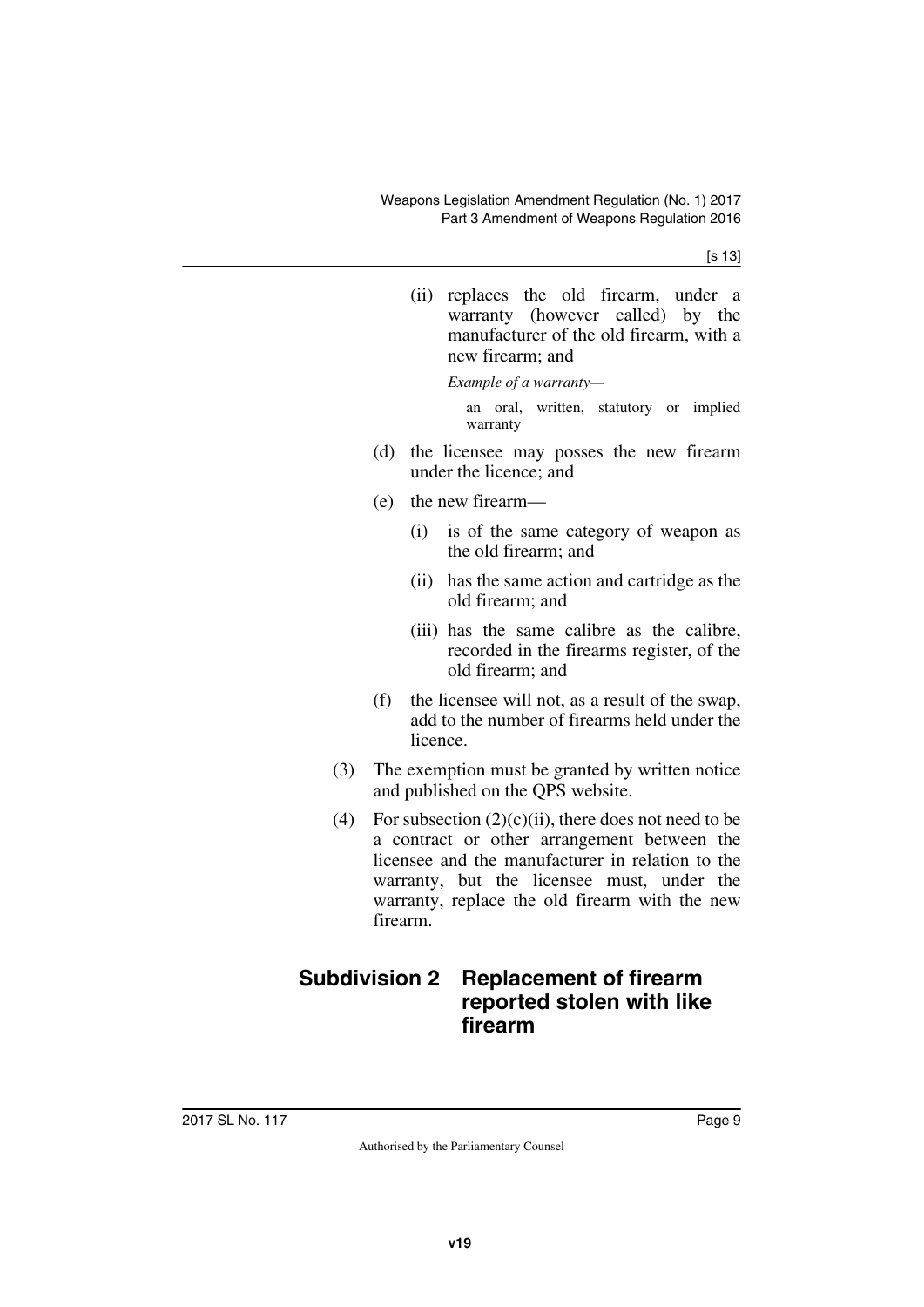# <span id="page-9-0"></span>**154C Meaning of** *eligible licensee* **for subdivision**

<span id="page-9-1"></span>For this subdivision, the licensee of a licence under which a firearm may be possessed is an *eligible licensee* if the licensee—

- (a) possessed a firearm (the *old firearm*) under the licence; and
- (b) is the registered owner of the old firearm; and
- (c) has reported that the old firearm has been stolen to a police officer.

# <span id="page-9-2"></span>**154D Application for exemption**

- <span id="page-9-3"></span>(1) An eligible licensee may apply to the commissioner for an exemption from the application of section  $35(1)(b)$  of the Act—
	- (a) to acquire a firearm (the *new firearm*) to replace the old firearm; and
	- (b) to the extent that section requires the licensee to hold a permit to acquire the new firearm.
- (2) An application under subsection (1) must be—
	- (a) for a single exemption—
		- (i) in relation to 1 act or episode of stealing reported to a police officer by the licensee; and
		- (ii) for the acquisition of 1 or more new firearms to replace 1 or more old firearms; and
	- (b) in the approved form; and
	- (c) made at, or sent to, a police station or police establishment.
- (3) No fee is payable by the licensee in relation to the exemption.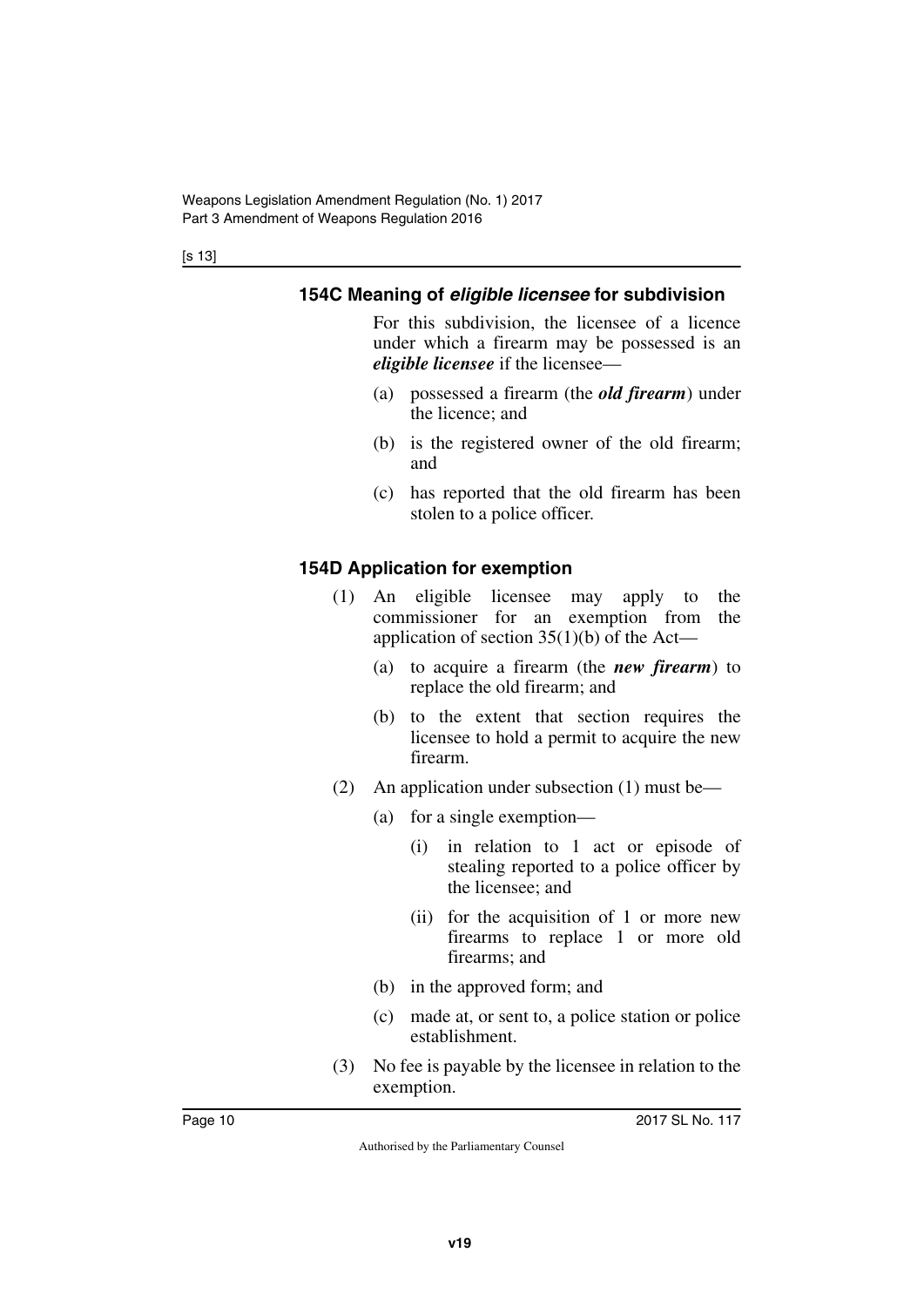# <span id="page-10-1"></span><span id="page-10-0"></span>**154E Granting exemption**

The commissioner may grant the exemption if satisfied—

- (a) section 154D(2) has been complied with for the application; and
- (b) the applicant is an eligible licensee; and
- (c) the applicant may possess the new firearm under the licence; and
- (d) the new firearm—
	- (i) is of the same category of weapon as the old firearm; and
	- (ii) has the same action and cartridge as the old firearm; and
	- (iii) has the same calibre as the calibre, recorded in the firearms register, of the old firearm; and
- <span id="page-10-3"></span>(e) the licensee will not, as a result of acquiring the new firearm, add to the number of firearms possessed under the licence.

# <span id="page-10-2"></span>**Subdivision 3 Weapon disposed of to beneficiary by a will**

# <span id="page-10-5"></span><span id="page-10-4"></span>**154F Meaning of** *eligible licensee* **for subdivision**

For this subdivision, a licensee is an *eligible licensee* if—

- (a) the licensee is the beneficiary of a weapon under the will of a person who died; and
- (b) the person who died possessed the weapon under a licence and, for a firearm, was its registered owner; and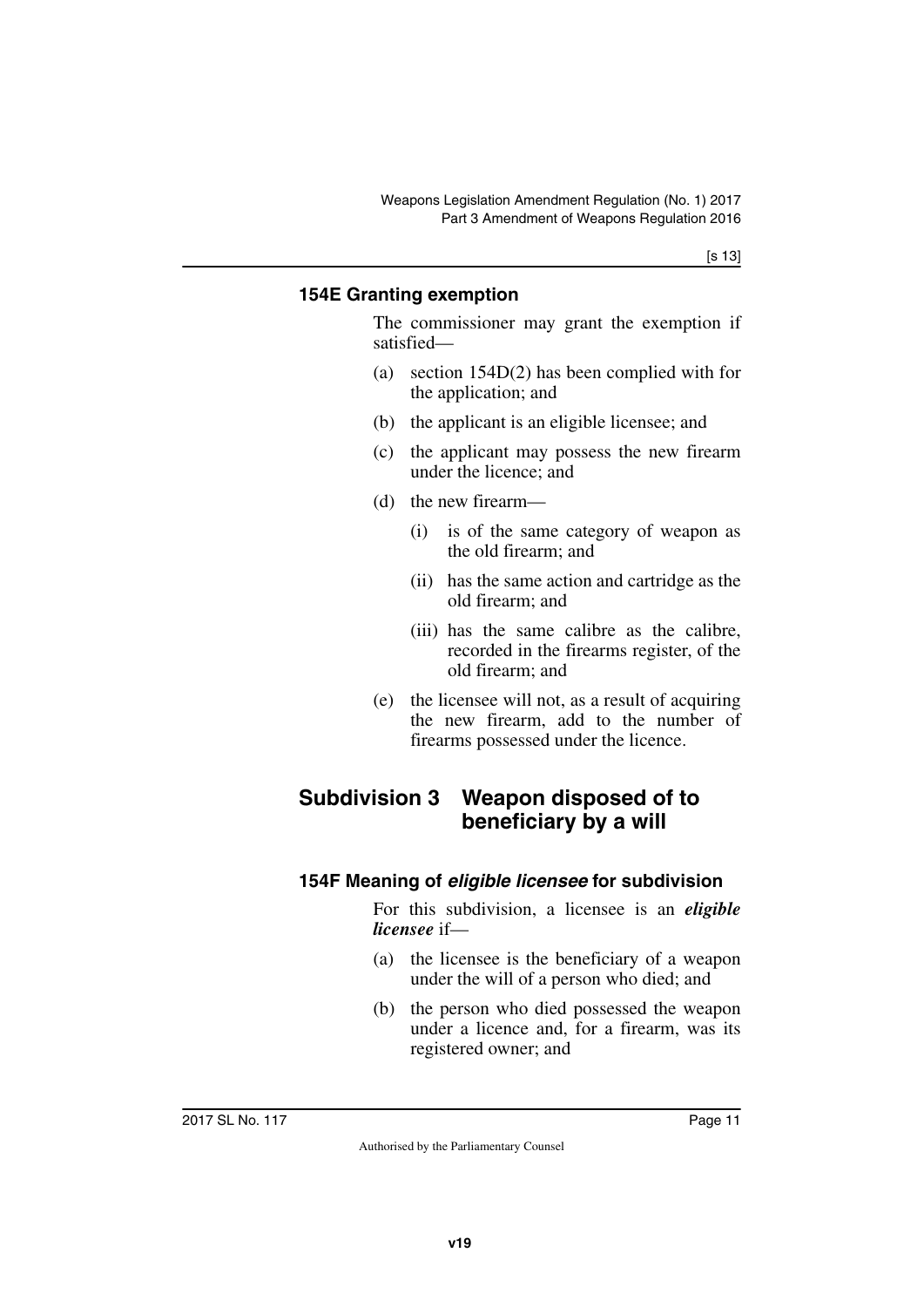(c) the licensee holds a licence under which the licensee may possess the weapon.

# <span id="page-11-0"></span>**154G Application for exemption**

- <span id="page-11-1"></span>(1) An eligible licensee may apply to the commissioner for an exemption from the application of section  $35(1)(b)$  of the Act—
	- (a) to acquire the weapon as a beneficiary under the will of the person who died; and
	- (b) to the extent that section requires the licensee to hold a permit to acquire the weapon.
- (2) The application must be—
	- (a) in the approved form; and
	- (b) made at, or sent to, a police station or police establishment; and
	- (c) accompanied by a copy of the document the applicant believes is the will of the person who died; and
	- (d) accompanied by an original or a copy of—
		- (i) a cause of death certificate issued under the *Births, Deaths and Marriages Registration Act 2003* for the person who died; or
		- (ii) a certificate or other document, issued under a law of this or another State or another country, that officially evidences the person's death.
- (3) The commissioner may grant the exemption if satisfied—
	- (a) subsection (2) has been complied with for the application; and
	- (b) the applicant is an eligible licensee.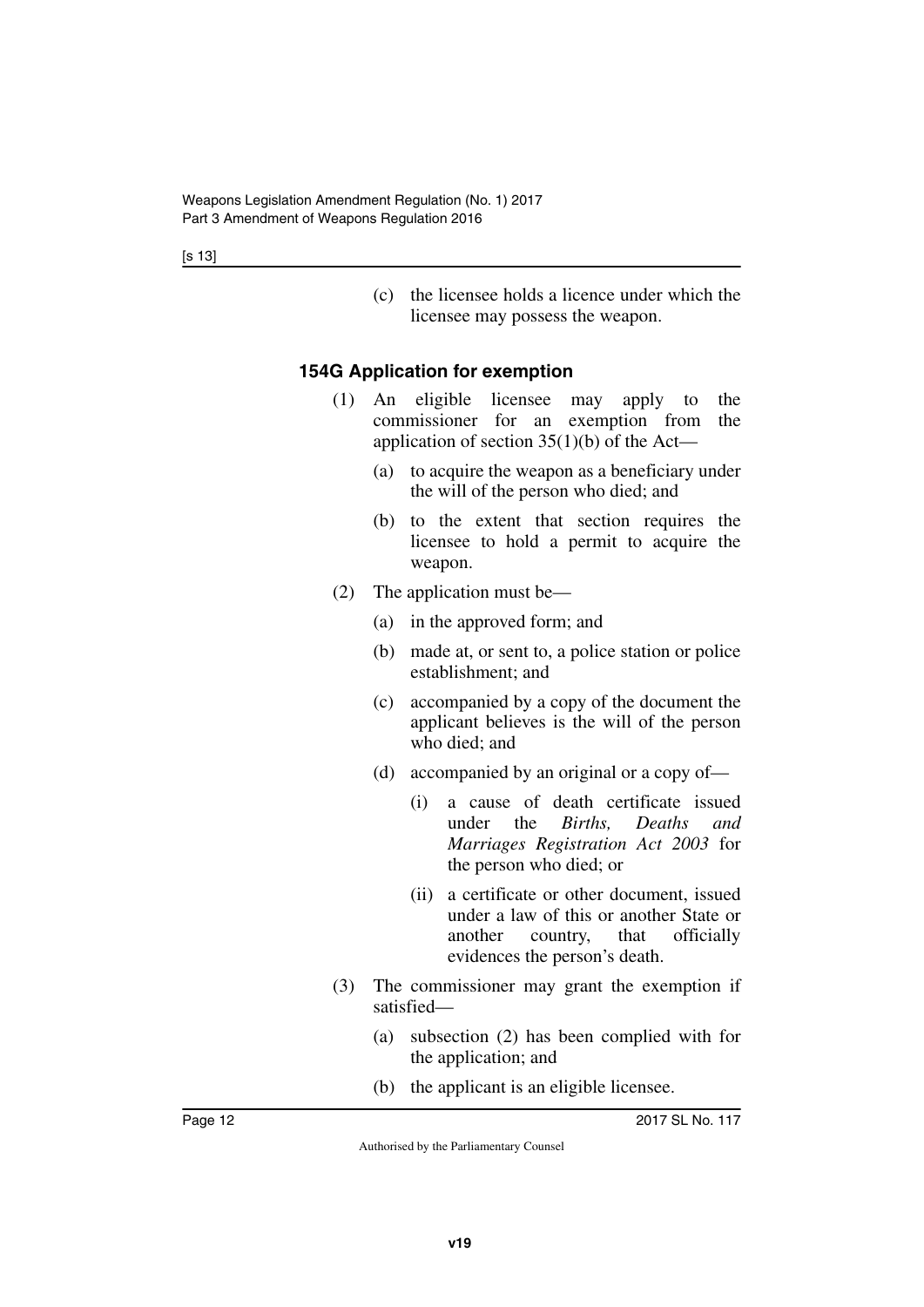(4) No fee is payable by the licensee in relation to the exemption.

#### <span id="page-12-1"></span><span id="page-12-0"></span>**154H Commissioner may accept and rely on copy of will without checking**

<span id="page-12-3"></span>The commissioner may accept, and without checking, rely on a copy of a will given to the commissioner for the application by the applicant (whether or not it accompanied the application).

# <span id="page-12-2"></span>**Subdivision 4 Weapon to which person is entitled on an intestacy**

# <span id="page-12-5"></span><span id="page-12-4"></span>**154I Meaning of** *eligible licensee* **for subdivision**

For this subdivision, a licensee is an *eligible licensee* if—

- (a) the licensee is entitled, under the *Succession Act 1981*, part 3, division 2, to a weapon from the estate of a person who died; and
- (b) the person who died possessed the weapon under a licence and, for a firearm, was its registered owner; and
- (c) the licensee holds a licence under which the licensee may possess the weapon.

# <span id="page-12-6"></span>**154J Application for exemption**

- <span id="page-12-7"></span>(1) An eligible licensee may apply to the commissioner for an exemption from the application of section 35(1)(b) of the Act—
	- (a) to acquire the weapon as the person entitled to the weapon under the *Succession Act 1981*, part 3, division 2; and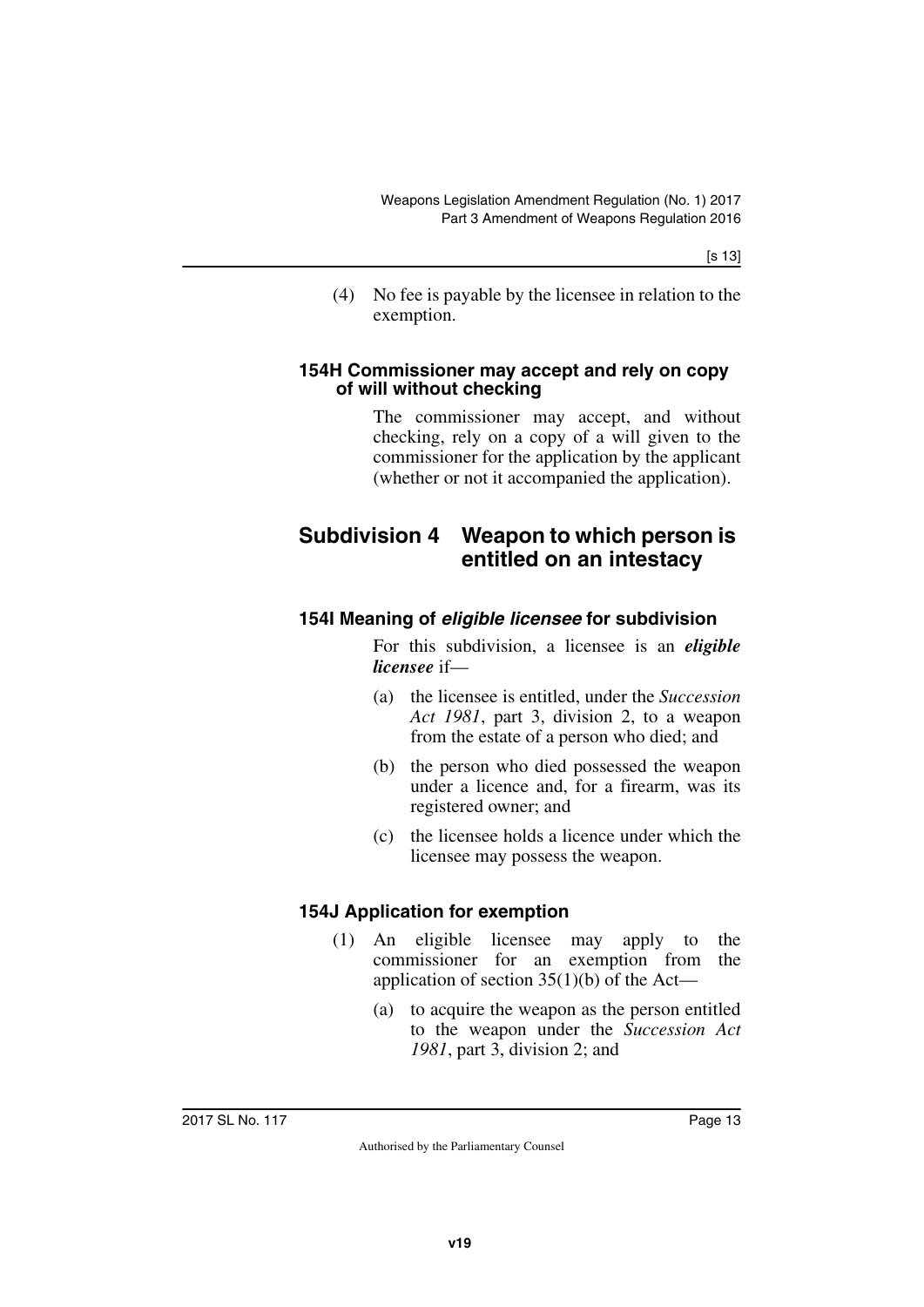- (b) to the extent that section requires the licensee to hold a permit to acquire the weapon.
- (2) The application must be—
	- (a) in the approved form; and
	- (b) made at, or sent to, a police station or police establishment; and
	- (c) accompanied by a copy of the document, if any, the applicant believes is the will of the person who died; and
	- (d) accompanied by an original or a copy of—
		- (i) a cause of death certificate issued under the *Births Deaths and Marriages Registration Act 2003* for the person who died; or
		- (ii) a certificate or other document, issued under a law of the State, another State, the Commonwealth or another country, that officially evidences the person's death.
- (3) The commissioner may grant the exemption if satisfied—
	- (a) subsection (2) has been complied with for the application; and
	- (b) the applicant is an eligible licensee.
- (4) No fee is payable by the licensee in relation to the exemption.

#### <span id="page-13-1"></span><span id="page-13-0"></span>**154K Commissioner may accept and rely on copy of will without checking**

The commissioner may accept, and without checking, rely on a copy of a will given to the commissioner for the application by the applicant (whether or not it accompanied the application).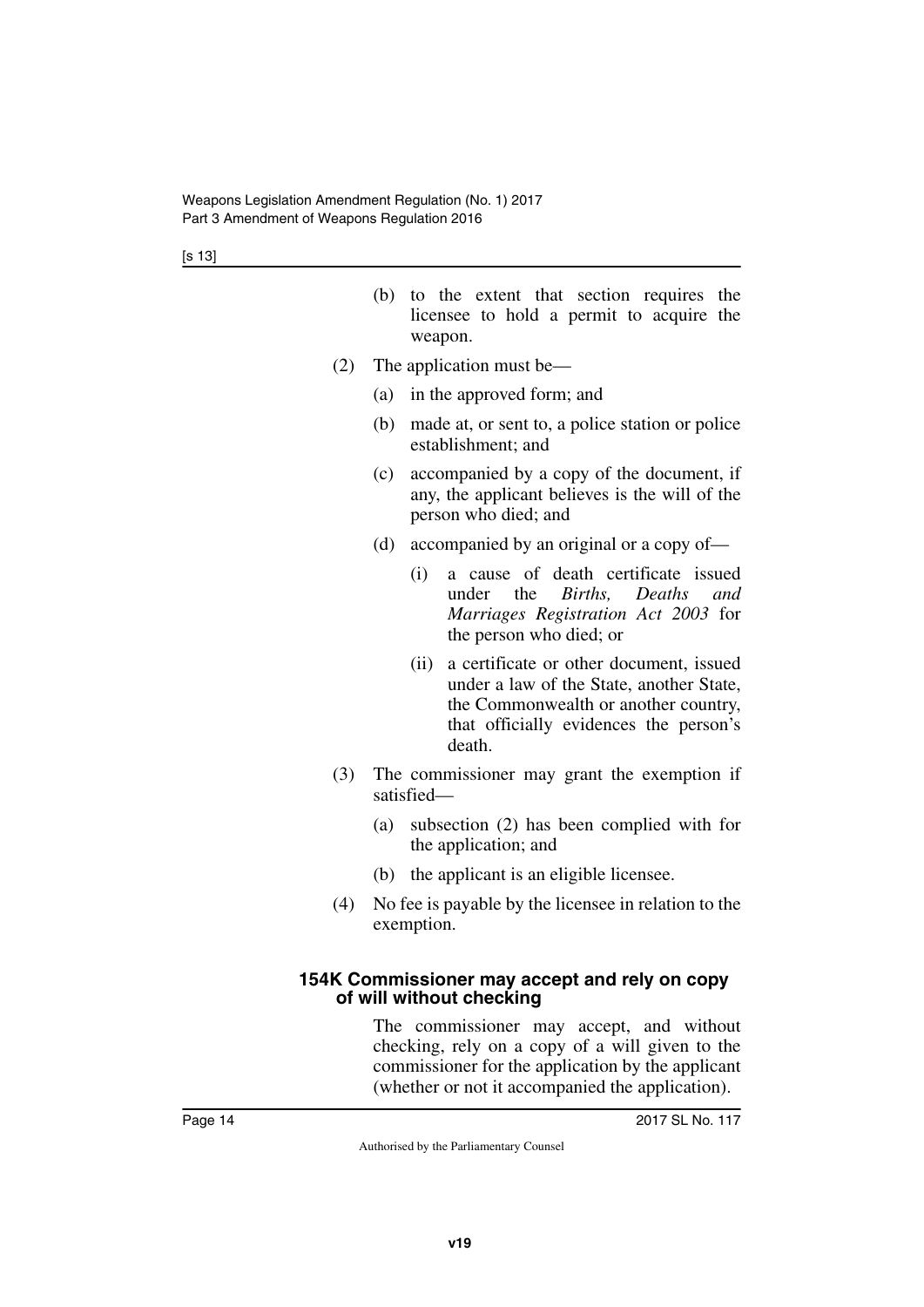# <span id="page-14-0"></span>**14 Insertion of new pt 31**

<span id="page-14-1"></span>After section 171—

<span id="page-14-2"></span>*insert*—

<span id="page-14-3"></span>

# **Part 31 Transitional provision for Weapons Legislation Amendment Regulation (No. 1) 2017**

### <span id="page-14-5"></span><span id="page-14-4"></span>**172 Undecided application for particular blank-fire firearms licence**

- (1) This section applies if—
	- (a) before the commencement, a person applied for a blank-fire firearms licence for a category A weapon and the application had not been decided; and
	- (b) on the commencement, under the amended categories regulation, the category of the weapon changed from category A to category B, C, D or R.
- (2) To the extent the application relates to the weapon, the application is taken to relate to the weapon as a weapon of the category it is under the amended categories regulation.
- (3) The application must be read with the changes necessary to make it consistent with the weapon being of the category it is under the amended categories regulation.
- (4) In this section—

*amended categories regulation* means the *Weapons Categories Regulation 1997* as amended by the *Weapons Legislation Amendment Regulation (No. 1) 2017*.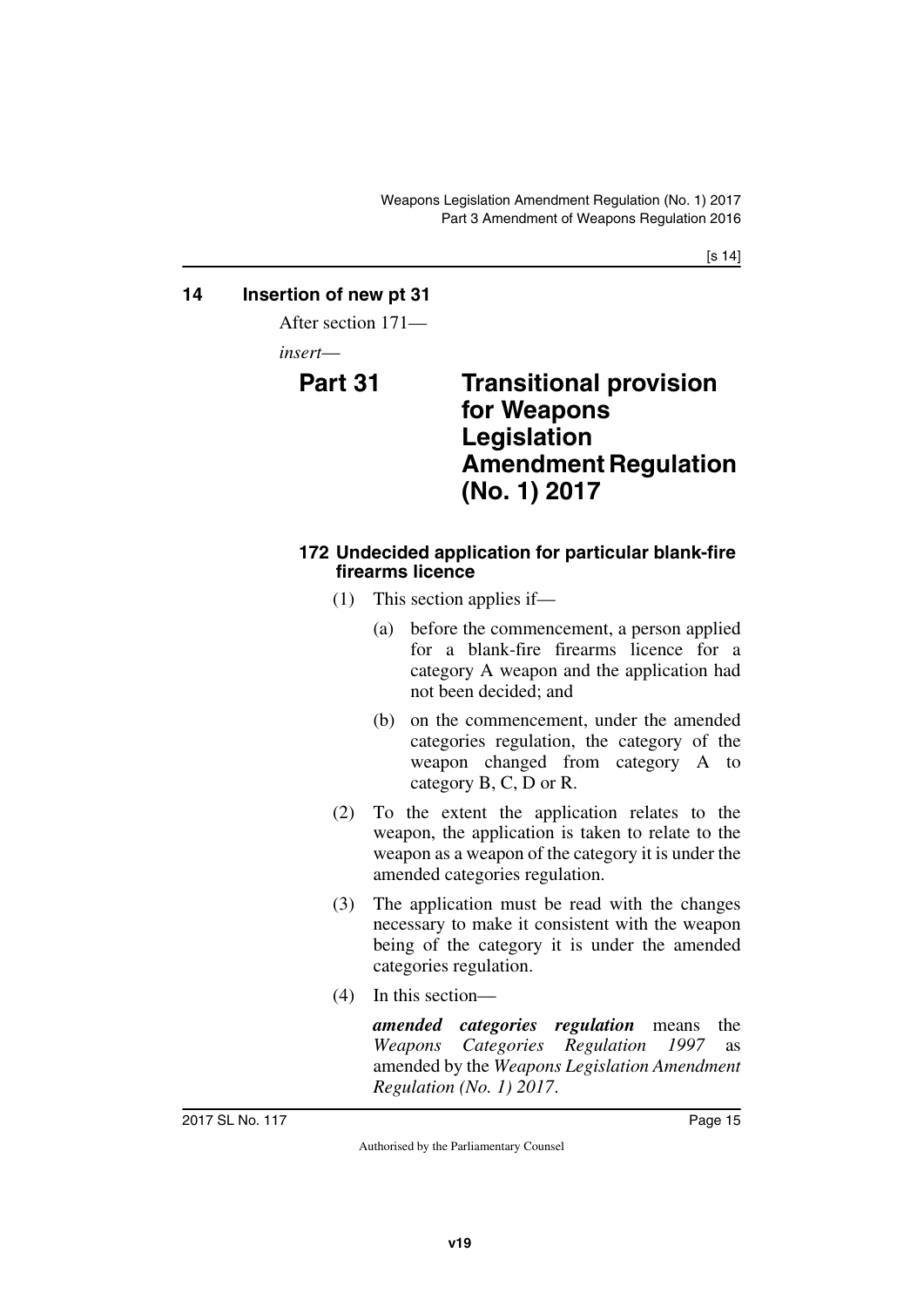Weapons Legislation Amendment Regulation (No. 1) 2017 Part 3 Amendment of Weapons Regulation 2016

[s 15]

# <span id="page-15-0"></span>**15 Insertion of new sch 4, s 1A**

<span id="page-15-1"></span>Schedule 4, part 1, before section 1—

*insert*—

# <span id="page-15-3"></span><span id="page-15-2"></span>**1A Definition for schedule**

In this schedule—

*deactivating guide* means the document titled 'Guide on Deactivating Warfare Items' published by the Australian Government.

# <span id="page-15-4"></span>**16 Amendment of sch 4, s 3 (Bolt action rifle)**

<span id="page-15-5"></span>(1) Schedule 4, section 3, after 'A bolt action rifle' *insert*—

that has a calibre of .50 or less

(2) Schedule 4, section 3—

*insert*—

(2) A bolt action rifle that has a calibre of more than .50 may be modified to make it permanently incapable of being discharged by welding it in accordance with the deactivating guide.

# <span id="page-15-6"></span>**17 Amendment of sch 4, s 4 (Self-loading rifle)**

<span id="page-15-7"></span>(1) Schedule 4, section 4, after 'A self-loading rifle' *insert*—

that has a calibre of .50 or less

(2) Schedule 4, section 4—

*insert*—

(2) A self-loading rifle that has a calibre of more than .50 may be modified to make it permanently incapable of being discharged by welding it in accordance with the deactivating guide.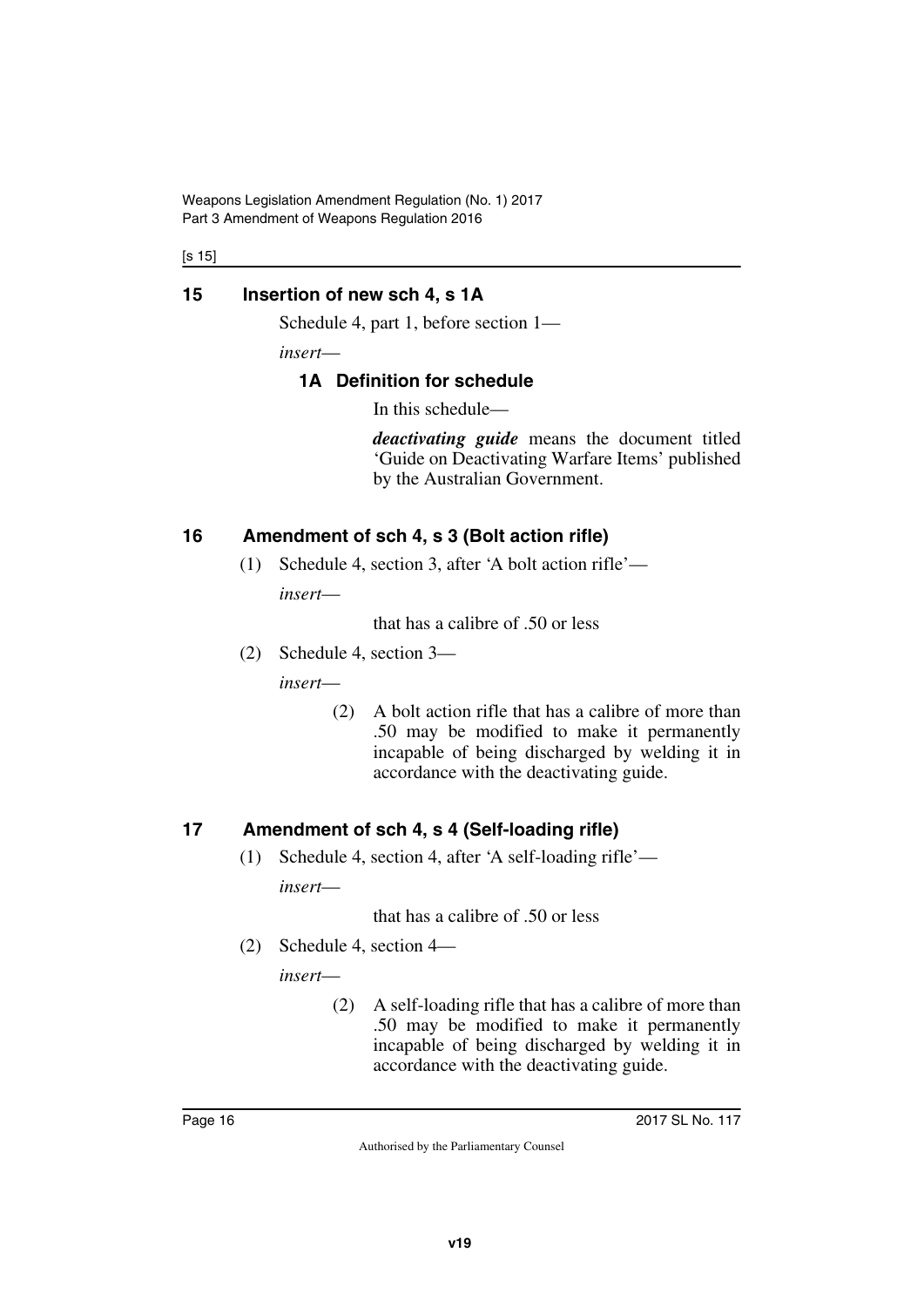[s 18]

# <span id="page-16-0"></span>**18 Amendment of sch 4, s 5 (Pump action rifle)**

<span id="page-16-1"></span>(1) Schedule 4, section 5, after 'A pump action rifle' *insert*—

that has a calibre of .50 or less

(2) Schedule 4, section 5—

*insert*—

(2) A pump action rifle that has a calibre of more than .50 may be modified to make it permanently incapable of being discharged by welding it in accordance with the deactivating guide.

# <span id="page-16-2"></span>**19 Amendment of sch 4, s 6 (Lever action rifle)**

<span id="page-16-3"></span>(1) Schedule 4, section 6, after 'A lever action rifle' *insert*—

that has a calibre of .50 or less

(2) Schedule 4, section 6—

*insert*—

(2) A lever action rifle that has a calibre of more than .50 may be modified to make it permanently incapable of being discharged by welding it in accordance with the deactivating guide.

#### <span id="page-16-4"></span>**20 Amendment of sch 4, s 13 (Submachine gun or select fire assault rifle)**

<span id="page-16-5"></span>(1) Schedule 4, section 13, after 'A submachine gun or select fire assault rifle'—

*insert*—

that has a calibre of .50 or less

(2) Schedule 4, section 13—

*insert*—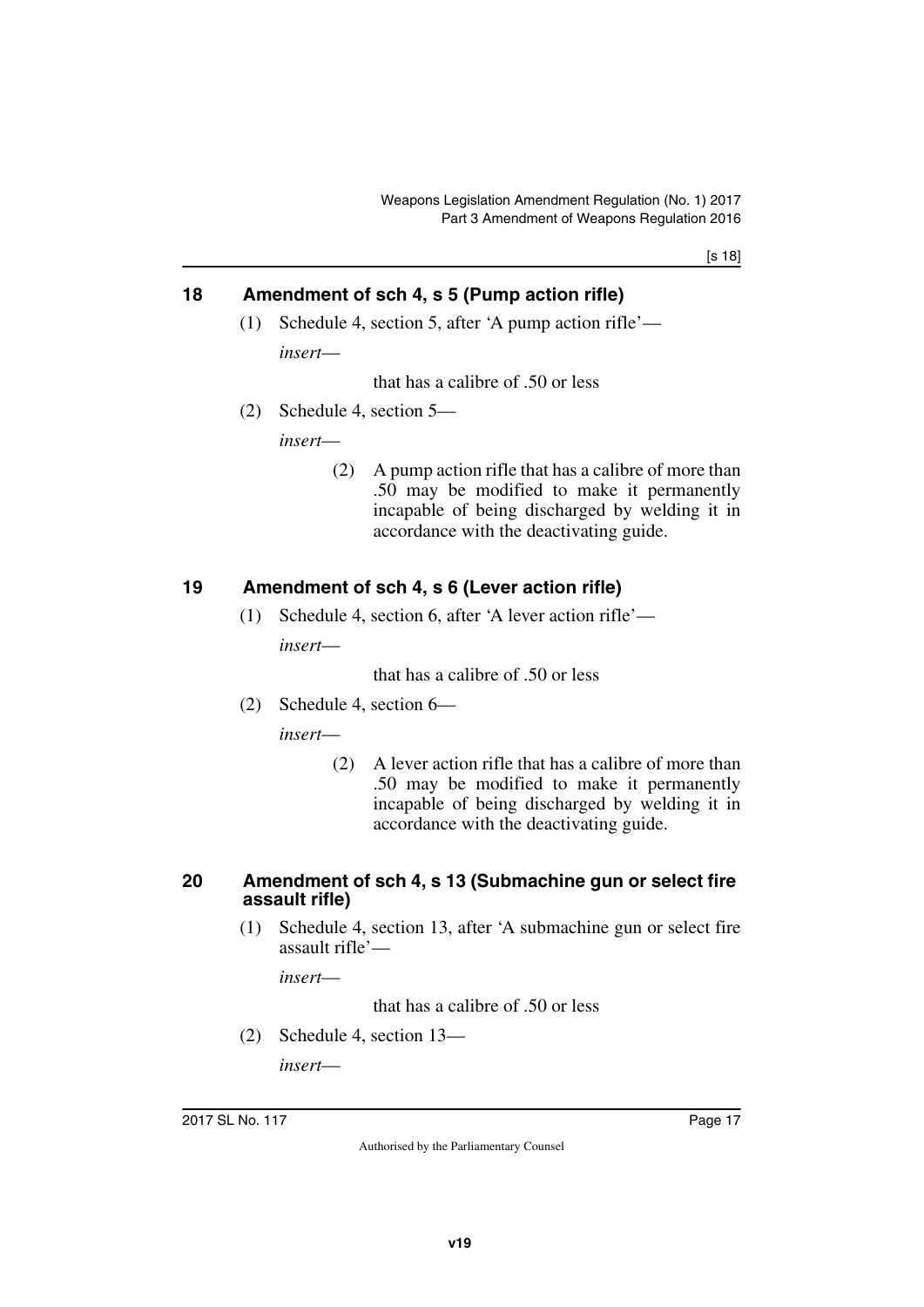[s 21]

(2) A select fire assault rifle that has a calibre of more than .50 may be modified to make it permanently incapable of being discharged by welding it in accordance with the deactivating guide.

# <span id="page-17-0"></span>**21 Amendment of sch 4, s 14 (Machine gun)**

<span id="page-17-1"></span>(1) Schedule 4, section 14, after 'A machine gun' *insert*—

that has a calibre of .50 or less

(2) Schedule 4, section 14—

*insert*—

(2) A machine gun that has a calibre of more than .50 may be modified to make it permanently incapable of being discharged by welding it in accordance with the deactivating guide.

# <span id="page-17-2"></span>**22 Insertion of new sch 4, ss 14A and 14B**

<span id="page-17-3"></span>Schedule 4, part 2—

*insert*—

# <span id="page-17-5"></span><span id="page-17-4"></span>**14A Field gun, mortar and launcher**

- (1) This section applies to the following firearms—
	- (a) a field gun that has a calibre of at least .70, including—
		- (i) a self-propelled gun; and
		- (ii) a cannon, including, for example, an aircraft cannon or other automatic shell firing cannon; and
		- (iii) a howitzer or recoilless rifle;
	- (b) a mortar, rocket launcher or other projectile launcher.
- (2) The firearm may be modified to make it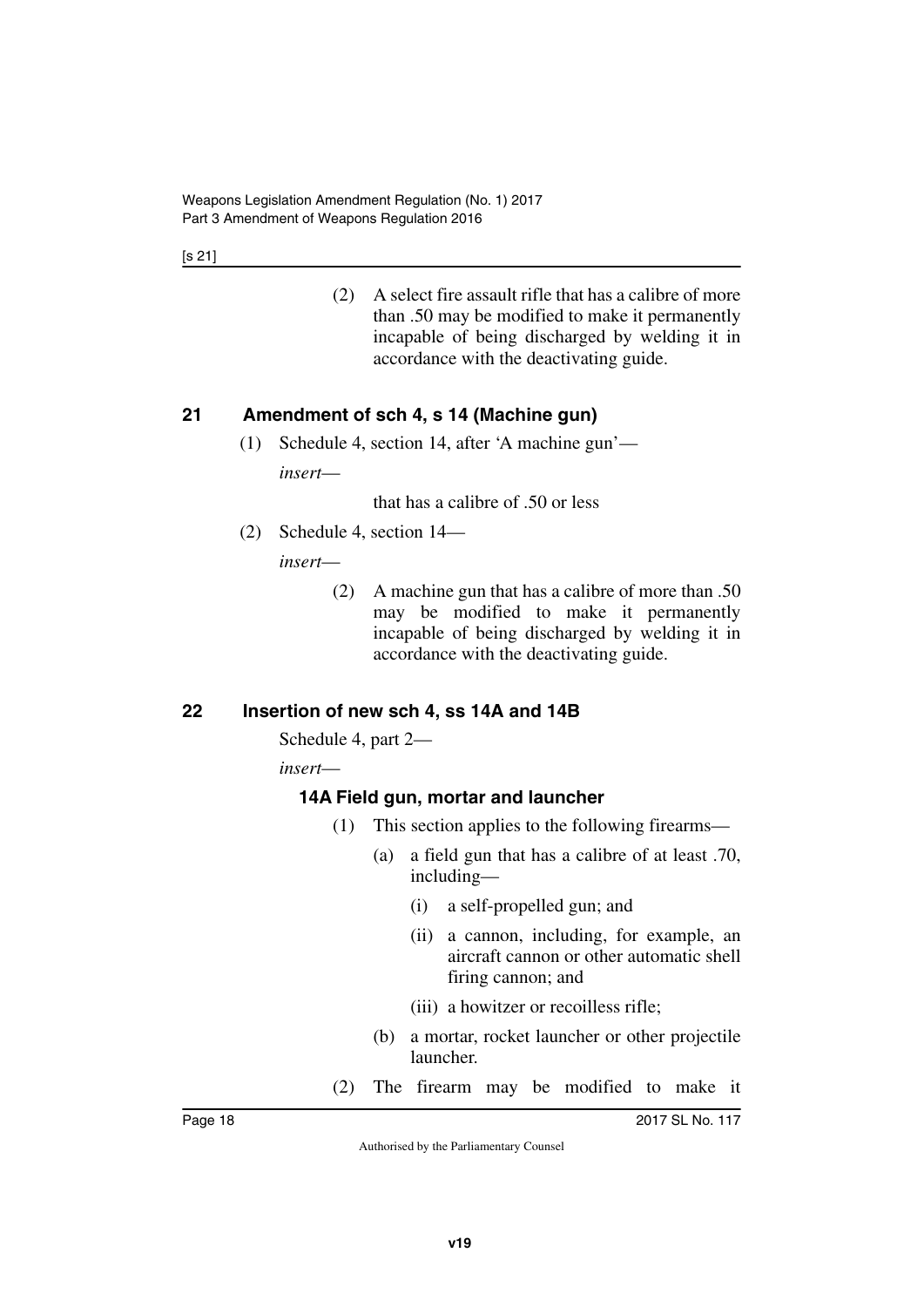[s 23]

permanently incapable of being discharged by welding it in accordance with the deactivating guide.

### <span id="page-18-1"></span><span id="page-18-0"></span>**14B Flamethrower**

A flamethrower may be modified to make it permanently incapable of being discharged by welding it in accordance with the deactivating guide.

# <span id="page-18-2"></span>**23 Amendment of sch 4, s 15 (Firearms)**

<span id="page-18-3"></span>(1) Schedule 14, section 15, heading—

*omit, insert*—

#### **15 Firearm, other than a pistol, with a calibre of .50 or less**

(2) Schedule 4, section 15, after 'A firearm'—

*insert*—

that has a calibre of .50 or less

#### <span id="page-18-4"></span>**24 Insertion of new sch 4, ss 17–19**

<span id="page-18-5"></span>Schedule 4, part 3—

*insert*—

# <span id="page-18-7"></span><span id="page-18-6"></span>**17 Rifle with a calibre of more than .50**

A rifle that has a calibre of more than .50 may be modified to make it permanently incapable of being discharged by sectioning it in accordance with the deactivating guide.

# <span id="page-18-9"></span><span id="page-18-8"></span>**18 Machine gun with a calibre of more than .50**

A machine gun that has a calibre of more than .50 may be modified to make it permanently incapable of being discharged by sectioning it in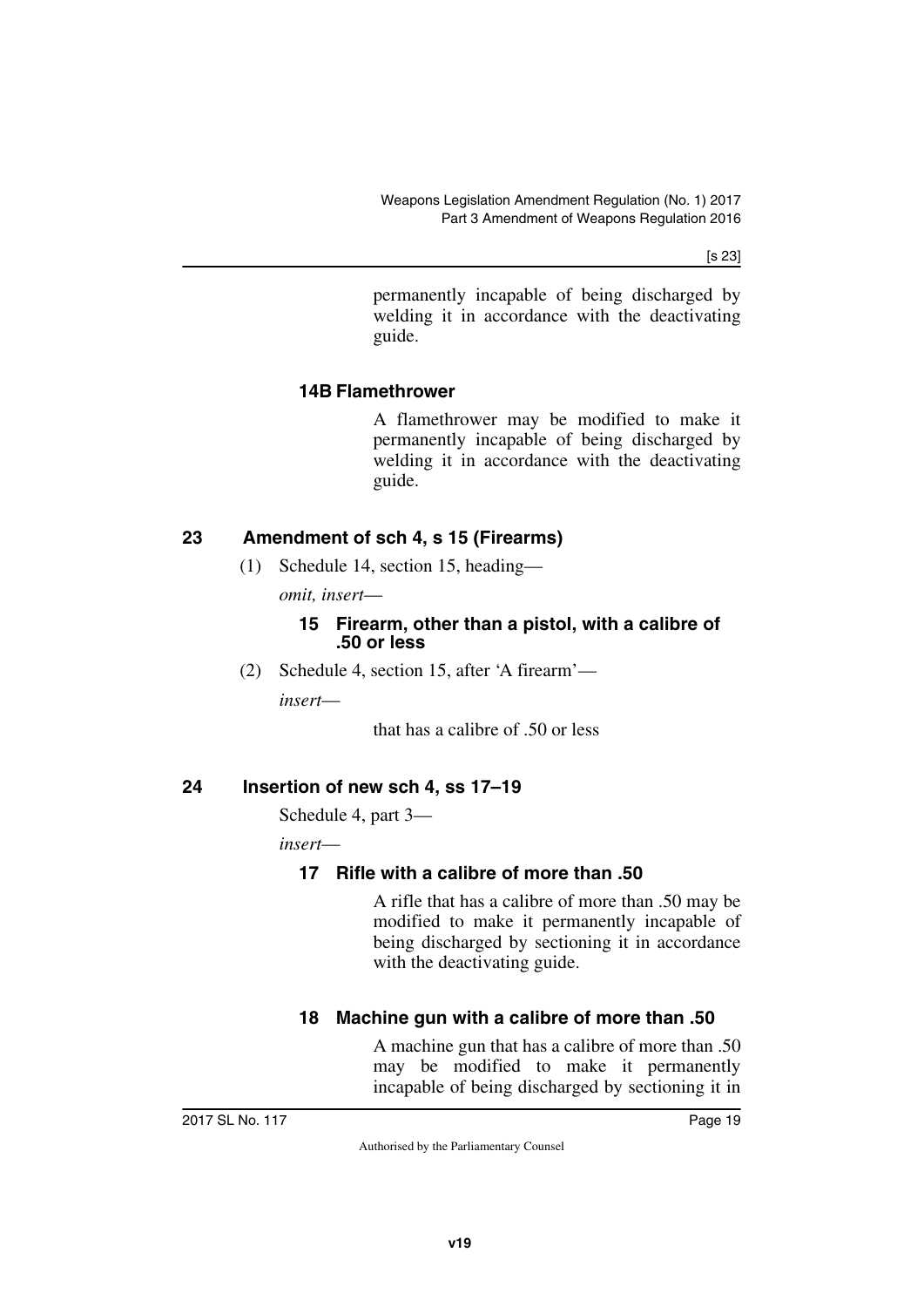[s 25]

accordance with the deactivating guide.

# <span id="page-19-1"></span><span id="page-19-0"></span>**19 Flamethrower**

A flamethrower may be modified to make it permanently incapable of being discharged by sectioning it in accordance with the deactivating guide.

# <span id="page-19-2"></span>**25 Amendment of sch 5 (Dictionary)**

<span id="page-19-3"></span>Schedule 5—

*insert*—

*eligible licensee*—

- (a) for part 26, division 4, subdivision 2, see section 154C; or
- (b) for part 26, division 4, subdivision 3, see section 154F; or
- (c) for part 26, division 4, subdivision 4, see section 154I.

*licensee*, for part 26, division 4, subdivision 1, see section  $154B(2)(a)$ .

*new firearm*, for part 26, division 4, subdivision 2, see section 154D(1)(b).

#### *old firearm*—

- (a) for part 26, division 4, subdivision 1, see section  $154B(2)(a)$ ; or
- (b) for part 26, division 4, subdivision 2, see section 154C(a).

*will* see the *Succession Act 1981*, section 5.